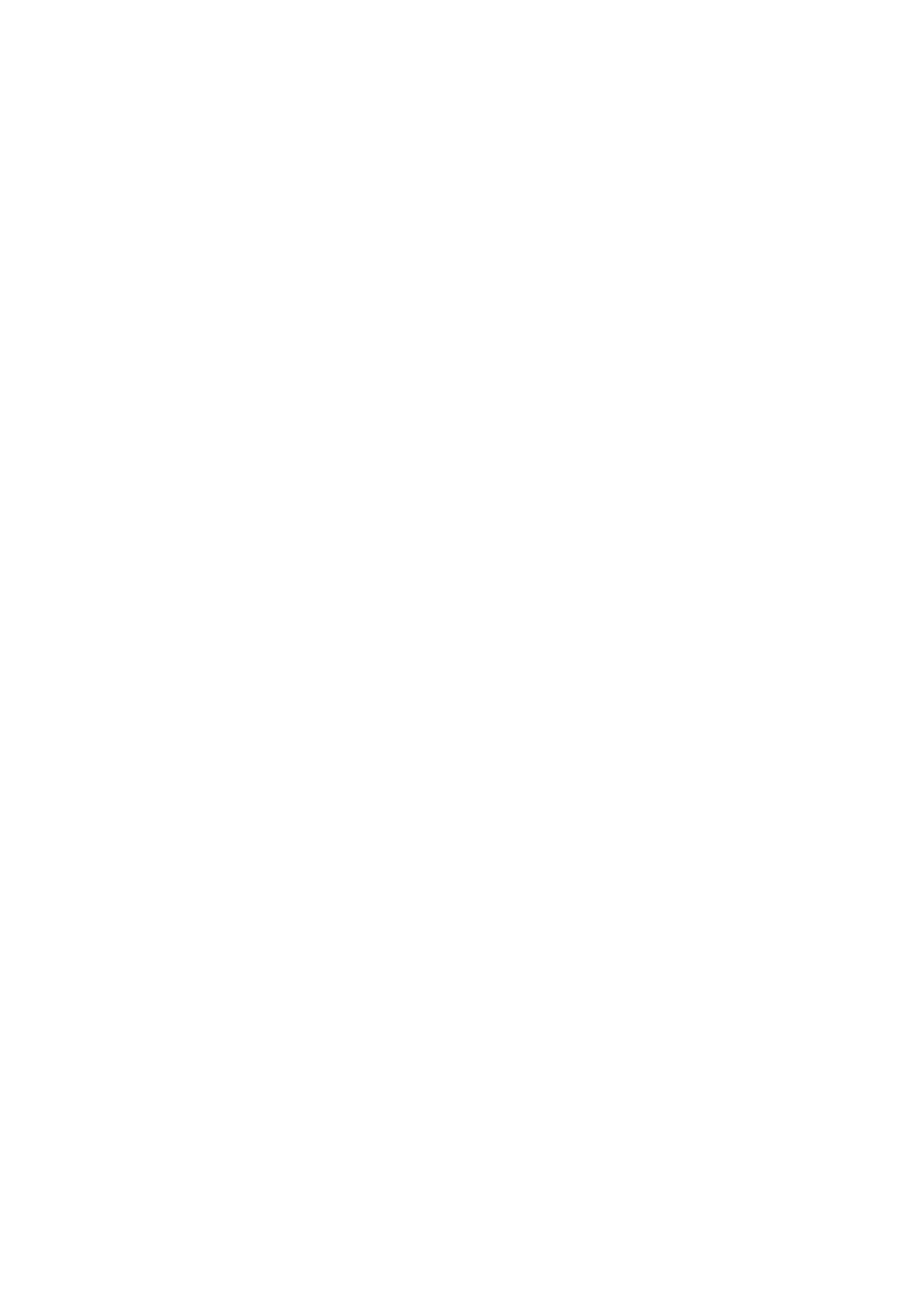| <b>Tower</b>  | <b>Type of Tower</b> | <b>Tower Height</b> | <b>Elevation</b> | <b>Overhead Line</b> |
|---------------|----------------------|---------------------|------------------|----------------------|
| <b>Number</b> |                      | (m)                 | (mAOD)           | Span to next         |
|               |                      |                     |                  | Tower (m)            |
| 103           | Intermediate         | 31                  | 128.382          | 363                  |
| 104           | Intermediate         | 42                  | 131.138          | 445                  |
| 105           | Angle                | 34.2                | 131.32           | 395                  |
| 106           | Intermediate         | 37                  | 138.878          | 184*                 |
| 107           | Intermediate         | 38                  | 151.774          | 425                  |
| 108           | Intermediate         | 36                  | 187.501          | 319                  |
| 109           | Angle                | 28.2                | 187.673          | 364                  |
| 110           | Intermediate         | 36                  | 173.487          | 358                  |
| 111           | Intermediate         | 32                  | 179.418          | 156                  |
| 112           | Angle                | 26.2                | 176.529          | 254                  |
| 113           | Intermediate         | 43                  | 147.487          | 331                  |
| 114           | Intermediate         | 39                  | 155.49           | 407                  |
| 115           | Intermediate         | 39                  | 149.309          | 409                  |
| 116           | Angle                | 29.2                | 147.375          | 127                  |
| 117           | Intermediate         | 28                  | 153.949          | 358                  |
| 118           | Angle                | 36.2                | 152.905          | 250                  |
| 119           | Transposition        | 45.98               | 148.858          | 200                  |
| 120           | Transposition        | 50.98               | 140.249          | 315                  |
| 121           | Angle                | 36.2                | 143.983          | 425                  |
| 122           | Intermediate         | 39                  | 125.166          | 384                  |
| 123           | Intermediate         | 41                  | 136.91           | 427                  |
| 124           | Intermediate         | 42                  | 133.515          | 402                  |
| 125           | Intermediate         | 32                  | 135.514          | 426                  |
| 126           | Angle                | 36.2                | 121.59           | 328                  |
| 127           | Intermediate         | 31                  | 140.994          | 450                  |
| 128           | Intermediate         | 38                  | 130.41           | 327                  |

#### **Table 1: Tower Heights for the New 400 kV Line (CMSA Section)**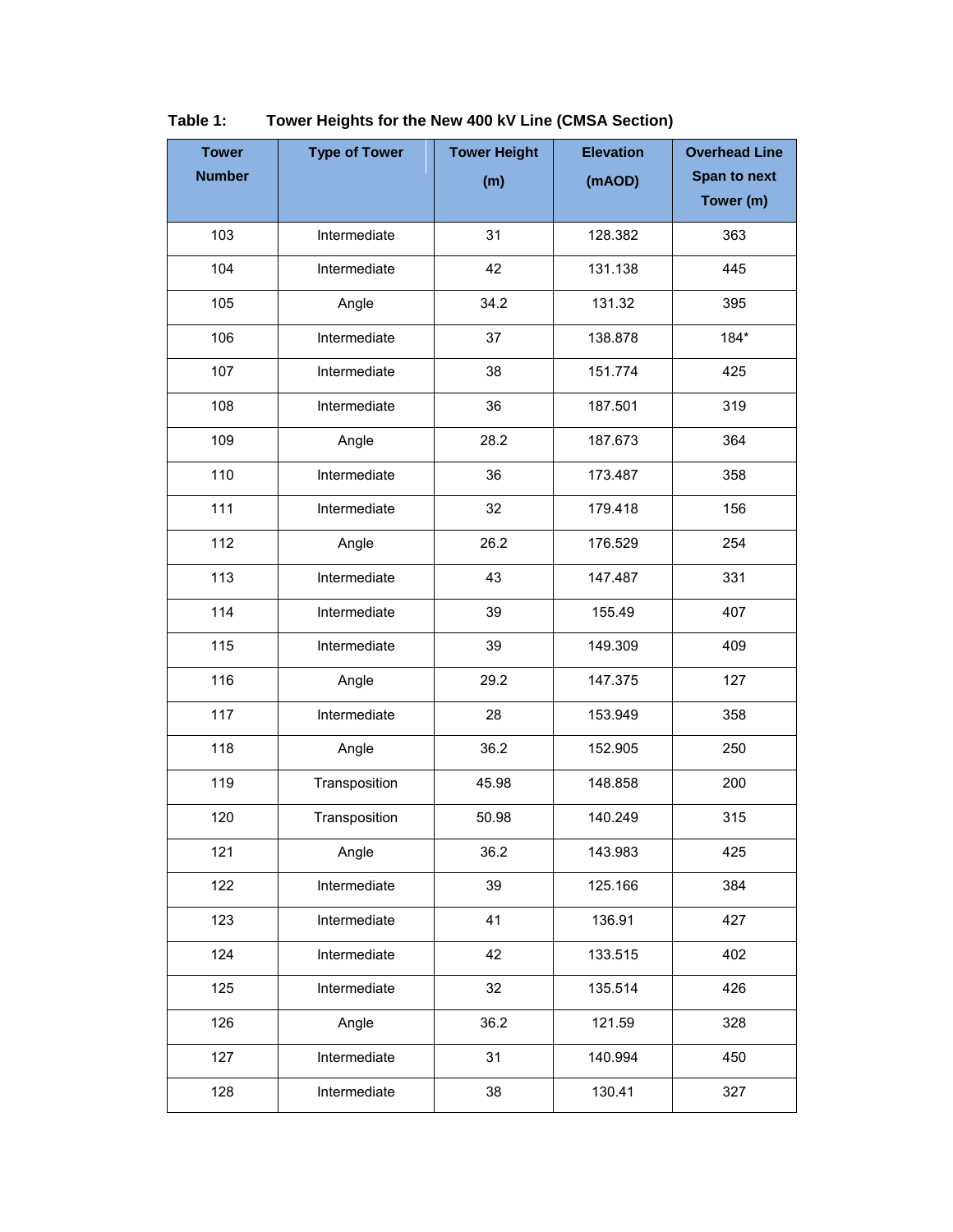| <b>Tower</b>  | <b>Type of Tower</b> | <b>Tower Height</b> | <b>Elevation</b> | <b>Overhead Line</b> |
|---------------|----------------------|---------------------|------------------|----------------------|
| <b>Number</b> |                      | (m)                 | (mAOD)           | Span to next         |
|               |                      |                     |                  | Tower (m)            |
| 129           | Intermediate         | 40                  | 133.988          | 445                  |
| 130           | Angle                | 36.2                | 126.876          | 308                  |
| 131           | Intermediate         | 43                  | 137.811          | 363                  |
| 132           | Angle                | 36.2                | 136.422          | 226                  |
| 133           | Intermediate         | 42                  | 141.02           | 243                  |
| 134           | Intermediate         | 34                  | 128.907          | 310                  |
| 135           | Intermediate         | 41                  | 111.934          | 420                  |
| 136           | Angle                | 35.2                | 102.375          | 368                  |
| 137           | Intermediate         | 33                  | 121.76           | 289                  |
| 138           | Intermediate         | 41                  | 98.333           | 402                  |
| 139           | Intermediate         | 27                  | 117.431          | 426                  |
| 140           | Angle                | 36.2                | 109.298          | 304                  |
| 141           | Intermediate         | 36                  | 124.917          | 321                  |
| 142           | Angle                | 36.2                | 100.163          | 259                  |
| 143           | Intermediate         | 36                  | 105.57           | 393                  |
| 144           | Intermediate         | 40                  | 125.309          | 328                  |
| 145           | Intermediate         | 42                  | 113.318          | 445                  |
| 146           | Intermediate         | 41                  | 118.929          | 385                  |
| 147           | Intermediate         | 38                  | 113.964          | 345                  |
| 148           | Intermediate         | 38                  | 121.324          | 284                  |
| 149           | Angle                | 36.2                | 135.826          | 219                  |
| 150           | Intermediate         | 43                  | 130.545          | 389                  |
| 151           | Intermediate         | 41                  | 150.405          | 280                  |
| 152           | Intermediate         | 43                  | 150.179          | 363                  |
| 153           | Intermediate         | 43                  | 168.48           | 454                  |
| 154           | Angle                | 33.2                | 181.204          | 410                  |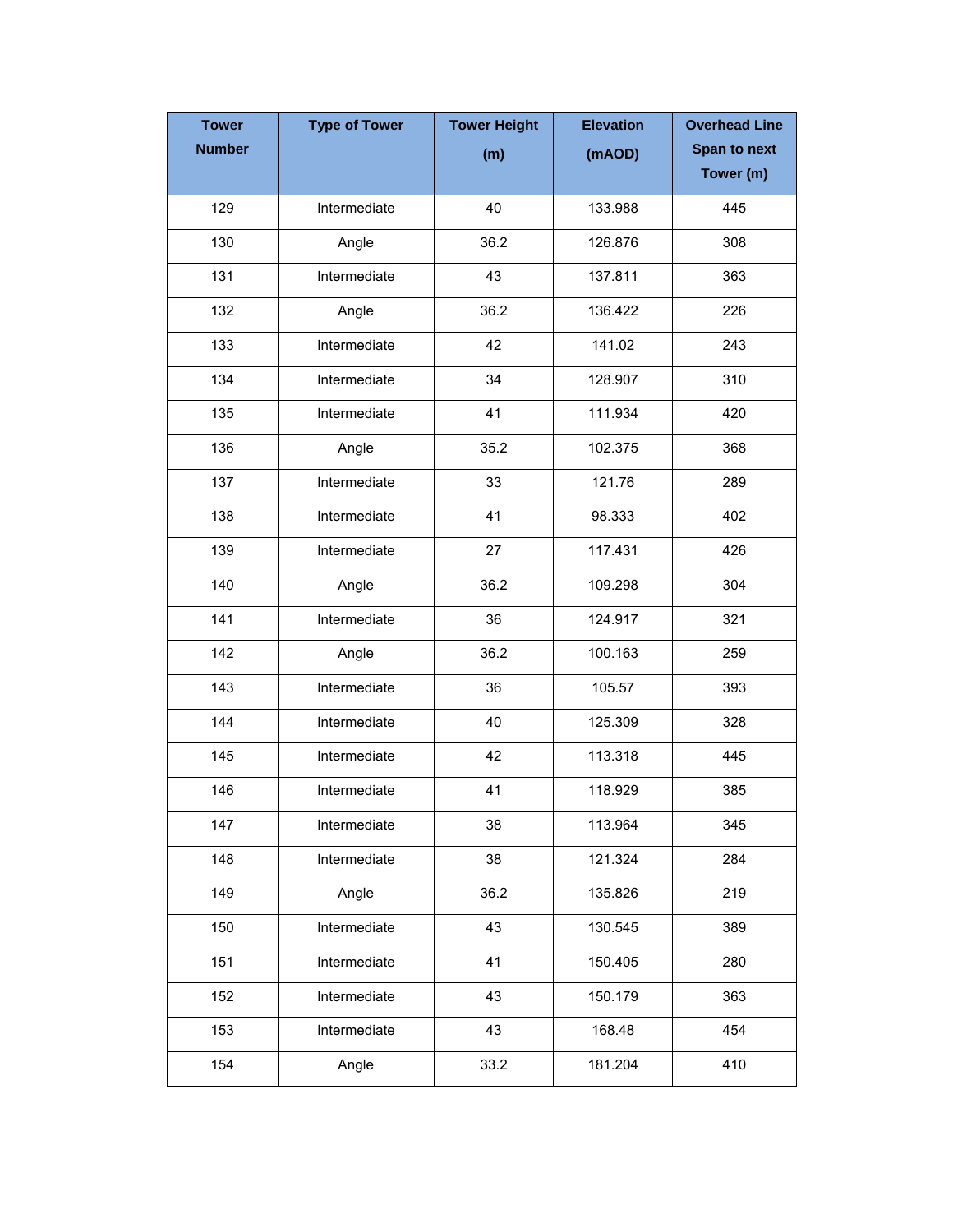| <b>Tower</b>  | <b>Type of Tower</b> | <b>Tower Height</b> | <b>Elevation</b> | <b>Overhead Line</b> |
|---------------|----------------------|---------------------|------------------|----------------------|
| <b>Number</b> |                      | (m)                 | (mAOD)           | Span to next         |
|               |                      |                     |                  | Tower (m)            |
| 155           | Intermediate         | 40                  | 190.564          | 336                  |
| 156           | Intermediate         | 31                  | 187.798          | 416                  |
| 157           | Angle                | 36.2                | 186.254          | 225                  |
| 158           | Intermediate         | 33                  | 187.557          | 409                  |
| 159           | Intermediate         | 38                  | 189.034          | 362                  |
| 160           | Intermediate         | 33                  | 185.387          | 290                  |
| 161           | Angle                | 36.2                | 179.321          | 208                  |
| 162           | Intermediate         | 43                  | 179.22           | 500                  |
| 163           | Intermediate         | 42                  | 163.358          | 329                  |
| 164           | Intermediate         | 29                  | 195.584          | 164                  |
| 165           | Intermediate         | 43                  | 177.559          | 439                  |
| 166           | Angle                | 28.2                | 179.935          | 290                  |
| 167           | Intermediate         | 32                  | 178.56           | 469                  |
| 168           | Intermediate         | 42                  | 163.971          | 266                  |
| 169           | Angle                | 29.2                | 153.828          | 418                  |
| 170           | Intermediate         | 37                  | 140.096          | 304                  |
| 171           | Intermediate         | 29                  | 148.876          | 416                  |
| 172           | Intermediate         | 43                  | 128.419          | 208                  |
| 173           | Intermediate         | 31                  | 152.569          | 260                  |
| 174           | Intermediate         | 41                  | 143.826          | 279                  |
| 175           | Intermediate         | 34                  | 132.28           | 428                  |
| 176           | Angle                | 35.2                | 119.15           | 433                  |
| 177           | Intermediate         | 32                  | 141.273          | 289                  |
| 178           | Intermediate         | 38                  | 132.103          | 312                  |
| 179           | Intermediate         | 35                  | 153.955          | 220                  |
| 180           | Intermediate         | 42                  | 140.654          | 279                  |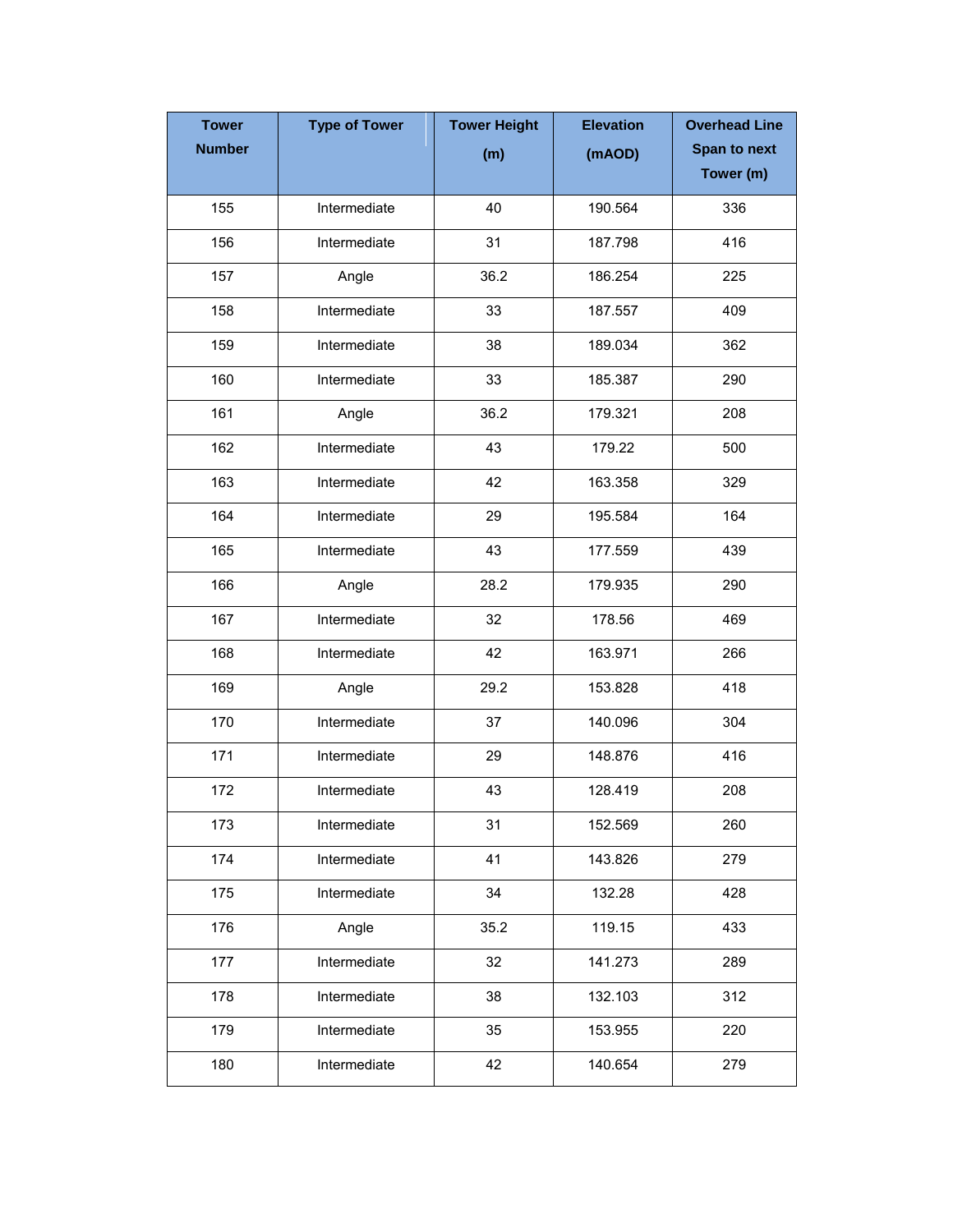| <b>Tower</b>  | <b>Type of Tower</b> | <b>Tower Height</b> | <b>Elevation</b> | <b>Overhead Line</b> |
|---------------|----------------------|---------------------|------------------|----------------------|
| <b>Number</b> |                      | (m)                 | (mAOD)           | Span to next         |
|               |                      |                     |                  | Tower (m)            |
| 181           | Angle                | 31.2                | 148.917          | 373                  |
| 182           | Intermediate         | 39                  | 164.983          | 301                  |
| 183           | Intermediate         | 36                  | 178.928          | 336                  |
| 184           | Angle                | 36.2                | 165.884          | 328                  |
| 185           | Intermediate         | 41                  | 181.474          | 486                  |
| 186           | Angle                | 36.2                | 181.396          | 324                  |
| 187           | Intermediate         | 43                  | 161.359          | 325                  |
| 188           | Angle                | 28.2                | 178.133          | 344                  |
| 189           | Intermediate         | 38                  | 178.499          | 284                  |
| 190           | Intermediate         | 37                  | 173.579          | 347                  |
| 191           | Intermediate         | 32                  | 150.426          | 304                  |
| 192           | Intermediate         | 39                  | 134.067          | 426                  |
| 193           | Intermediate         | 32                  | 144.11           | 396                  |
| 194           | Intermediate         | 42                  | 137.575          | 272                  |
| 195           | Intermediate         | 42                  | 137.762          | 348                  |
| 196           | Intermediate         | 36                  | 151.978          | 417                  |
| 197           | Angle                | 29.2                | 172.837          | 294                  |
| 198           | Intermediate         | 43                  | 171.87           | 390                  |
| 199           | Intermediate         | 40                  | 161.508          | 341                  |
| 200           | Intermediate         | 43                  | 160.516          | 353                  |
| 201           | Intermediate         | 40                  | 170.176          | 449                  |
| 202           | Intermediate         | 34                  | 153.698          | 257                  |
| 203           | Angle                | 26.2                | 158.822          | 230                  |
| 204           | Intermediate         | 30                  | 150.818          | 321                  |
| 205           | Intermediate         | 40                  | 151.149          | 343                  |
| 206           | Intermediate         | 43                  | 158.196          | 334                  |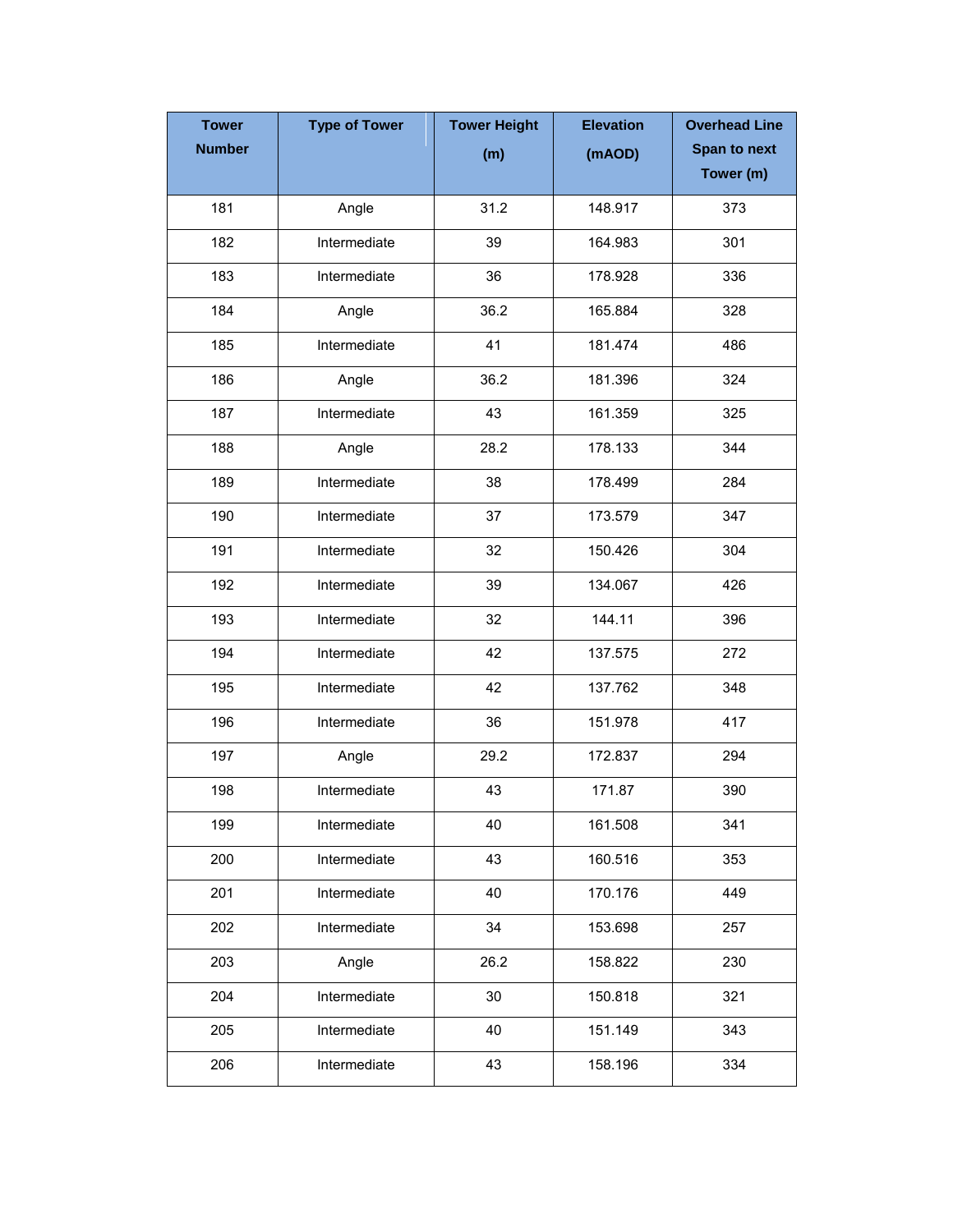| <b>Tower</b>  | <b>Type of Tower</b> | <b>Tower Height</b> | <b>Elevation</b> | <b>Overhead Line</b> |
|---------------|----------------------|---------------------|------------------|----------------------|
| <b>Number</b> |                      | (m)                 | (mAOD)           | Span to next         |
|               |                      |                     |                  | Tower (m)            |
| 207           | Angle                | 33.2                | 151.682          | 252                  |
| 208           | Intermediate         | 27                  | 162.87           | 208                  |
| 209           | Intermediate         | 39                  | 143.773          | 393                  |
| 210           | Intermediate         | 38                  | 153.23           | 276                  |
| 211           | Intermediate         | 43                  | 148.535          | 389                  |
| 212           | Angle                | 34.2                | 138.384          | 293                  |
| 213           | Intermediate         | 30                  | 157.303          | 343                  |
| 214           | Intermediate         | 33                  | 154.284          | 393                  |
| 215           | Intermediate         | 41                  | 141.58           | 362                  |
| 216           | Intermediate         | 35                  | 166.193          | 350                  |
| 217           | Angle                | 31.2                | 160.41           | 409                  |
| 218           | Intermediate         | 38                  | 147.095          | 289                  |
| 219           | Intermediate         | 40                  | 147.838          | 459                  |
| 220           | Intermediate         | 34                  | 167.76           | 193                  |
| 221           | Intermediate         | 41                  | 154.889          | 451                  |
| 222           | Intermediate         | 32                  | 155.456          | 353                  |
| 223           | Intermediate         | 36                  | 134.443          | 333                  |
| 224           | Angle                | 29.2                | 132.796          | 360                  |
| 225           | Intermediate         | 38                  | 147.678          | 297                  |
| 226           | Intermediate         | 39                  | 145.163          | 462                  |
| 227           | Intermediate         | 42                  | 153.882          | 357                  |
| 228           | Angle                | 31.2                | 157.718          | 383                  |
| 229           | Intermediate         | 43                  | 146.953          | 385                  |
| 230           | Intermediate         | 37                  | 169.852          | 380                  |
| 231           | Intermediate         | 39                  | 154.782          | 381                  |
| 232           | Intermediate         | 42                  | 140.254          | 381                  |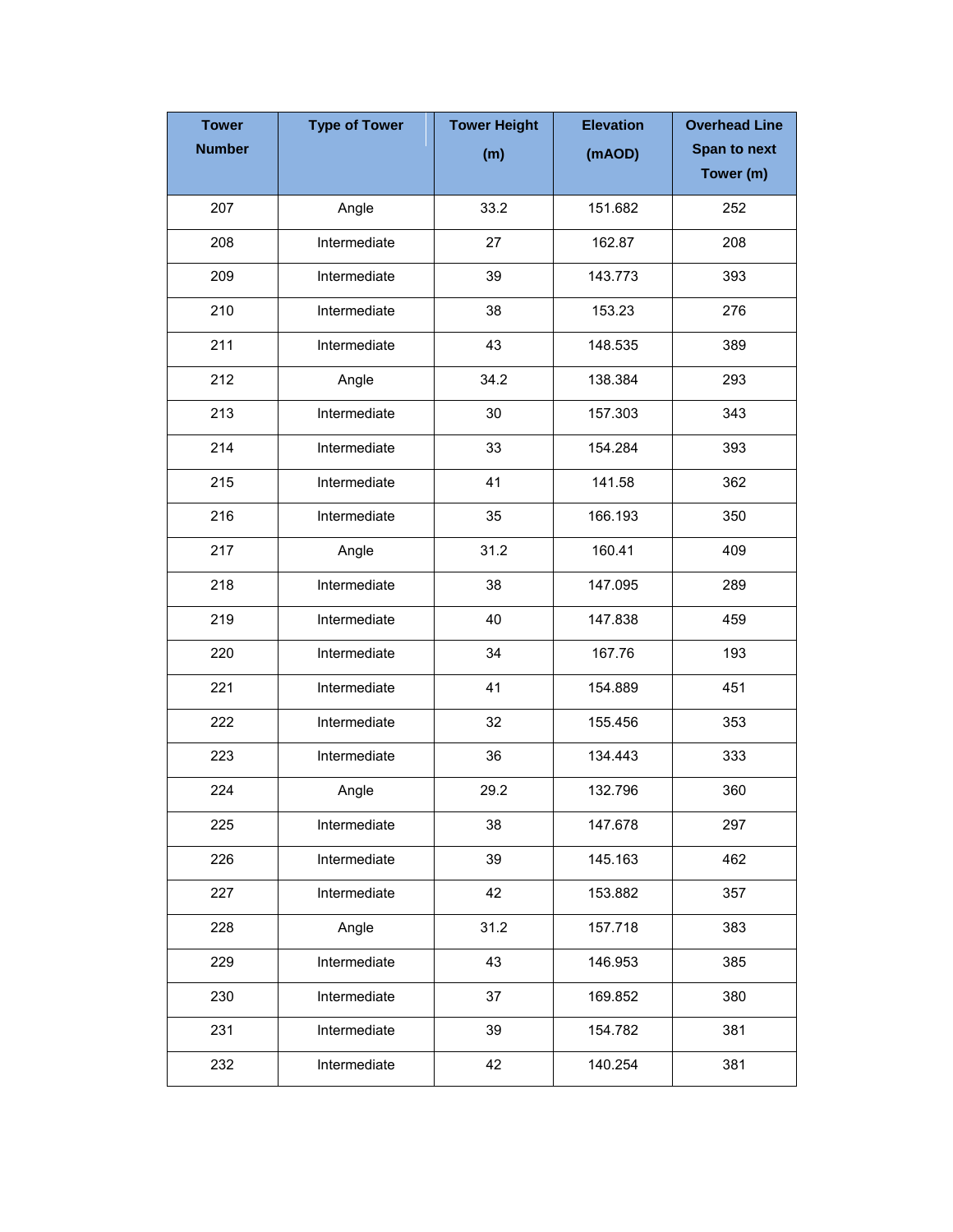| <b>Tower</b><br><b>Number</b> | <b>Type of Tower</b> | <b>Tower Height</b><br>(m) | <b>Elevation</b><br>(mAOD) | <b>Overhead Line</b><br><b>Span to next</b><br>Tower (m) |
|-------------------------------|----------------------|----------------------------|----------------------------|----------------------------------------------------------|
| 233                           | Intermediate         | 43                         | 163.586                    | 295                                                      |
| 234                           | Intermediate         | 43                         | 146.693                    | 432                                                      |
| 235                           | Intermediate         | 41                         | 142.488                    | 315                                                      |
| 236                           | Intermediate         | 31                         | 157.945                    | 385 to MSA 237                                           |

**\*Note: a section of the span between Tower 106 and Tower 107 oversails Northern Ireland. The oversail section forms part of the SONI proposal**

| <b>Tower</b><br><b>Number</b> | <b>Type of Tower</b> | <b>Tower Height</b> | <b>Elevation</b> | <b>Overhead Line</b><br>Span to next |
|-------------------------------|----------------------|---------------------|------------------|--------------------------------------|
|                               |                      | (m)                 | (mAOD)           | Tower (m)                            |
|                               |                      |                     |                  |                                      |
| 237                           | Angle                | 29.2                | 150.629          | 337                                  |
| 238                           | Intermediate         | 41                  | 140.567          | 328                                  |
| 239                           | Intermediate         | 42                  | 129.036          | 367                                  |
| 240                           | Intermediate         | 34                  | 141.249          | 244                                  |
| 241                           | Intermediate         | 37                  | 148.482          | 339                                  |
| 242                           | Angle                | 33.2                | 141.252          | 296                                  |
| 243                           | Intermediate         | 35                  | 145.401          | 315                                  |
| 244                           | Intermediate         | 39                  | 124.023          | 356                                  |
| 245                           | Angle                | 29.2                | 116.208          | 274                                  |
| 246                           | Intermediate         | 39                  | 115.695          | 348                                  |
| 247                           | Intermediate         | 35                  | 127.636          | 288                                  |
| 248                           | Angle                | 36.2                | 125.686          | 269                                  |
| 249                           | Intermediate         | 34                  | 124.298          | 199                                  |
| 250                           | Intermediate         | 35                  | 122.622          | 389                                  |
| 251                           | Intermediate         | 39                  | 103.526          | 322                                  |
| 252                           | Angle                | 36.2                | 99.709           | 341                                  |

## **Table 2: Tower Heights for the New 400 kV Line (MSA Section)**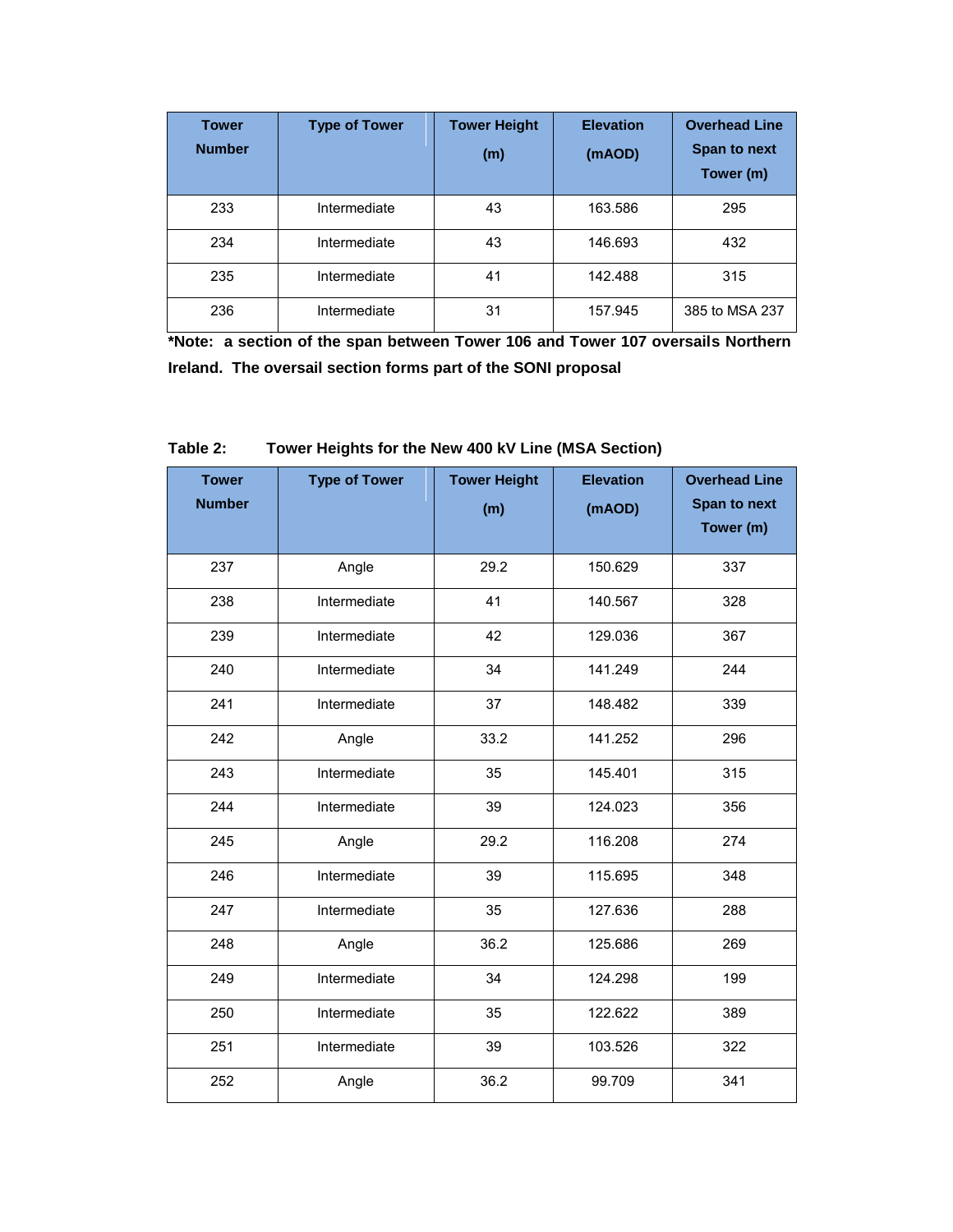| <b>Tower</b>  | <b>Type of Tower</b> | <b>Tower Height</b> | <b>Elevation</b> | <b>Overhead Line</b> |
|---------------|----------------------|---------------------|------------------|----------------------|
| <b>Number</b> |                      | (m)                 | (mAOD)           | Span to next         |
|               |                      |                     |                  | Tower (m)            |
| 253           | Intermediate         | 36                  | 130.176          | 375                  |
| 254           | Intermediate         | 43                  | 134.042          | 337                  |
| 255           | Intermediate         | 35                  | 132.651          | 367                  |
| 256           | Intermediate         | 39                  | 124.259          | 423                  |
| 257           | Intermediate         | 40                  | 113.749          | 418                  |
| 258           | Intermediate         | 35                  | 92.198           | 386                  |
| 259           | Intermediate         | 35                  | 78.552           | 440                  |
| 260           | Intermediate         | 27                  | 88.894           | 306                  |
| 261           | Intermediate         | 39                  | 73.48            | 250                  |
| 262           | Angle                | 29.2                | 76.815           | 298                  |
| 263           | Intermediate         | 42                  | 51.622           | 205                  |
| 264           | Intermediate         | 35                  | 54.012           | 243                  |
| 265           | Angle                | 29.2                | 57.874           | 347                  |
| 266           | Angle                | 33.2                | 55.563           | 208                  |
| 267           | Intermediate         | 36                  | 65.688           | 211                  |
| 268           | Angle                | 36.2                | 59.69            | 415                  |
| 269           | Intermediate         | 43                  | 59.101           | 370                  |
| 270           | Intermediate         | 35                  | 67.192           | 381                  |
| 271           | Angle                | 29.2                | 78.725           | 235                  |
| 272           | Intermediate         | 36                  | 75.475           | 395                  |
| 273           | Intermediate         | 39                  | 88.262           | 305                  |
| 274           | Intermediate         | 31                  | 102.035          | 417                  |
| 275           | Intermediate         | 31                  | 91.1             | 365                  |
| 276           | Intermediate         | 35                  | 84.604           | 381                  |
| 277           | Intermediate         | 35                  | 74.975           | 368                  |
| 278           | Intermediate         | 31                  | 76.03            | 229                  |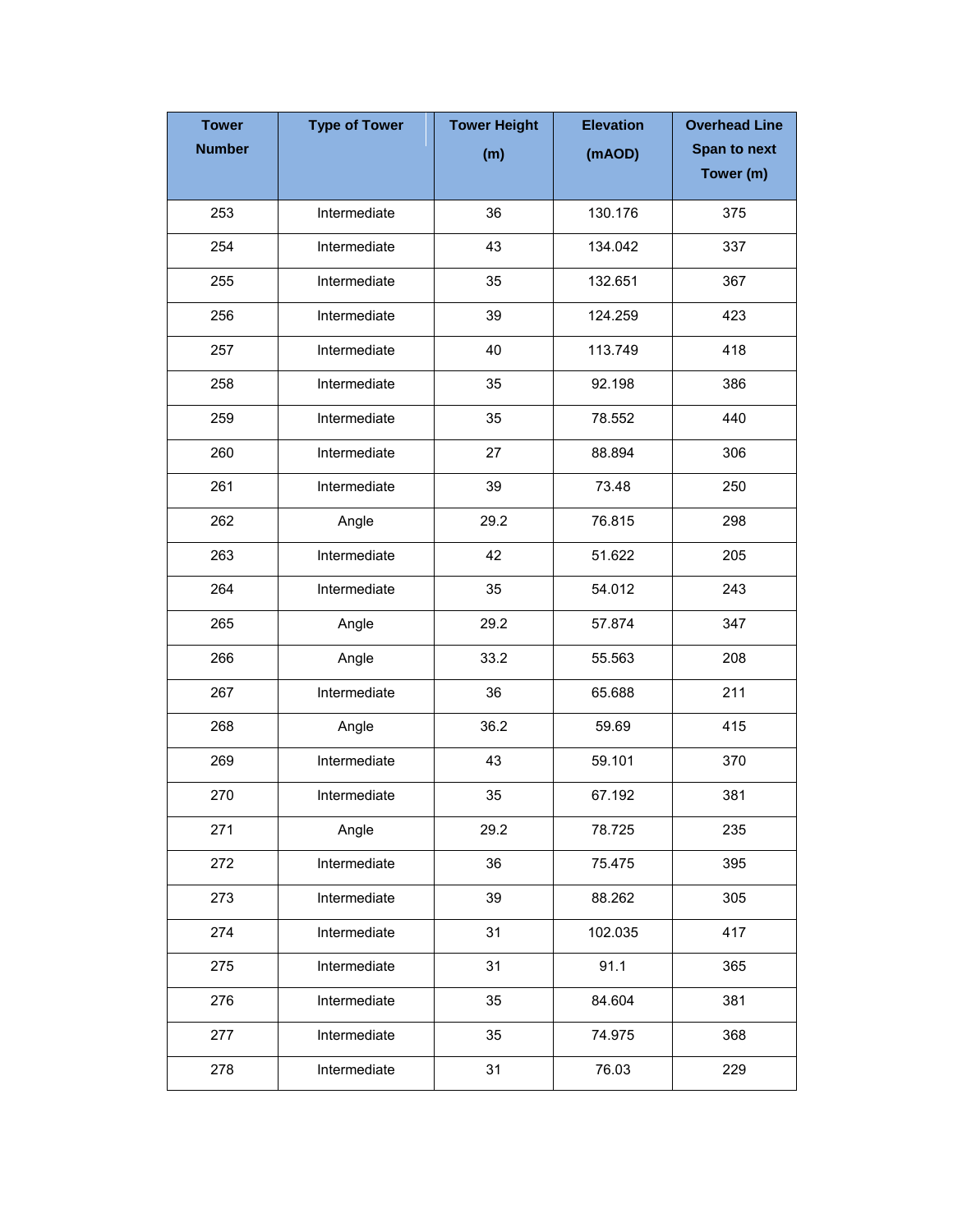| <b>Tower</b>  | <b>Type of Tower</b> | <b>Tower Height</b> | <b>Elevation</b> | <b>Overhead Line</b> |
|---------------|----------------------|---------------------|------------------|----------------------|
| <b>Number</b> |                      | (m)                 | (mAOD)           | <b>Span to next</b>  |
|               |                      |                     |                  | Tower (m)            |
| 279           | Intermediate         | 39                  | 72.062           | 349                  |
| 280           | Angle                | 31.2                | 72.675           | 399                  |
| 281           | Intermediate         | 39                  | 67.395           | 343                  |
| 282           | Angle                | 31.2                | 60.515           | 370                  |
| 283           | Intermediate         | 43                  | 61.007           | 404                  |
| 284           | Angle                | 36.2                | 58.37            | 437                  |
| 285           | Intermediate         | 38                  | 66.809           | 446                  |
| 286           | Intermediate         | 43                  | 52.649           | 362                  |
| 287           | Intermediate         | 35                  | 51.216           | 261                  |
| 288           | Intermediate         | 32                  | 53.469           | 354                  |
| 289           | Intermediate         | 39                  | 54.993           | 360                  |
| 290           | Angle                | 33.2                | 53.588           | 259                  |
| 291           | Intermediate         | 35                  | 54.626           | 366                  |
| 292           | Intermediate         | 43                  | 54.686           | 412                  |
| 293           | Intermediate         | 37                  | 56.999           | 306                  |
| 294           | Intermediate         | 36                  | 55.73            | 397                  |
| 295           | Angle                | 36.2                | 51.907           | 315                  |
| 296           | Intermediate         | 40                  | 52.904           | 448                  |
| 297           | Intermediate         | 40                  | 52.008           | 370                  |
| 298           | Intermediate         | 43                  | 58.806           | 363                  |
| 299           | Angle                | 36.2                | 61.748           | 340                  |
| 300           | Intermediate         | 33                  | 62.49            | 280                  |
| 301           | Intermediate         | 35                  | 63.323           | 382                  |
| 302           | Intermediate         | 43                  | 72.917           | 317                  |
| 303           | Angle                | 29.2                | 81.093           | 395                  |
| 304           | Intermediate         | 39                  | 71.618           | 335                  |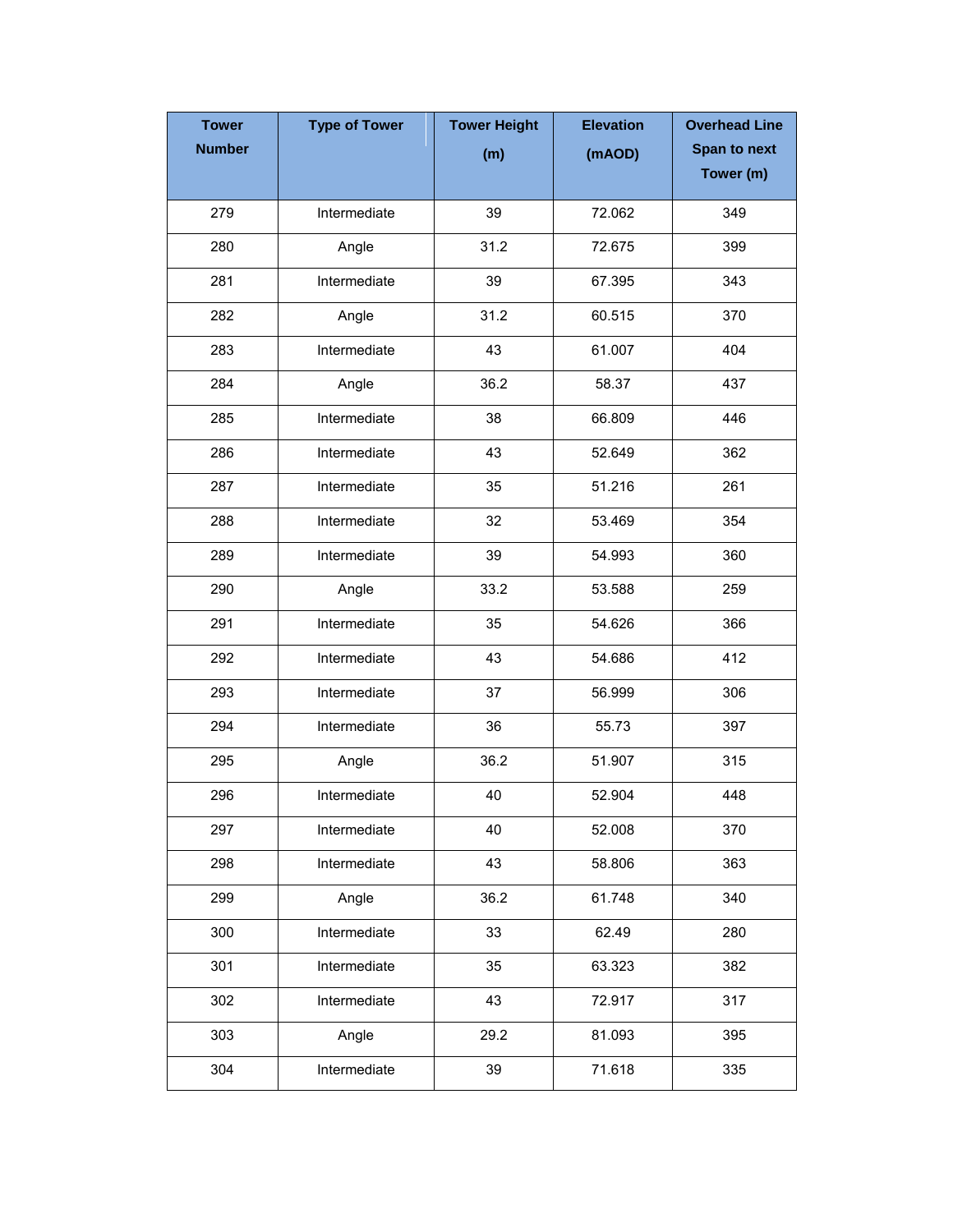| <b>Tower</b>  | <b>Type of Tower</b> | <b>Tower Height</b> | <b>Elevation</b> | <b>Overhead Line</b> |
|---------------|----------------------|---------------------|------------------|----------------------|
| <b>Number</b> |                      | (m)                 | (mAOD)           | Span to next         |
|               |                      |                     |                  | Tower (m)            |
| 305           | Intermediate         | 31                  | 65.79            | 268                  |
| 306           | Intermediate         | 31                  | 63.459           | 286                  |
| 307           | Angle                | 33.2                | 56.396           | 267                  |
| 308           | Intermediate         | 39                  | 44.701           | 285                  |
| 309           | Angle                | 33.2                | 40.833           | 379                  |
| 310           | Intermediate         | 39                  | 41.669           | 404                  |
| 311           | Intermediate         | 39                  | 46.172           | 300                  |
| 312           | Angle                | 33.2                | 53.491           | 367                  |
| 313           | Intermediate         | 42                  | 51.007           | 456                  |
| 314           | Angle                | 33.2                | 51.147           | 286                  |
| 315           | Intermediate         | 31                  | 51.88            | 300                  |
| 316           | Angle                | 29.2                | 56.177           | 334                  |
| 317           | Angle                | 33.2                | 60.027           | 308                  |
| 318           | Angle                | 33.2                | 61.772           | 314                  |
| 319           | Angle                | 29.2                | 62.723           | 305                  |
| 320           | Intermediate         | 35                  | 62.029           | 274                  |
| 321           | Intermediate         | 35                  | 64.31            | 316                  |
| 322           | Angle                | 29.2                | 68.691           | 259                  |
| 323           | Intermediate         | 35                  | 71.133           | 299                  |
| 324           | Angle                | 29.2                | 69.288           | 344                  |
| 325           | Intermediate         | 35                  | 69.098           | 296                  |
| 326           | Intermediate         | 39                  | 70.912           | 323                  |
| 327           | Angle                | 29.2                | 74.561           | 308                  |
| 328           | Intermediate         | 43                  | 71.316           | 413                  |
| 329           | Intermediate         | 39                  | 74.959           | 357                  |
| 330           | Angle                | 29.2                | 74.667           | 269                  |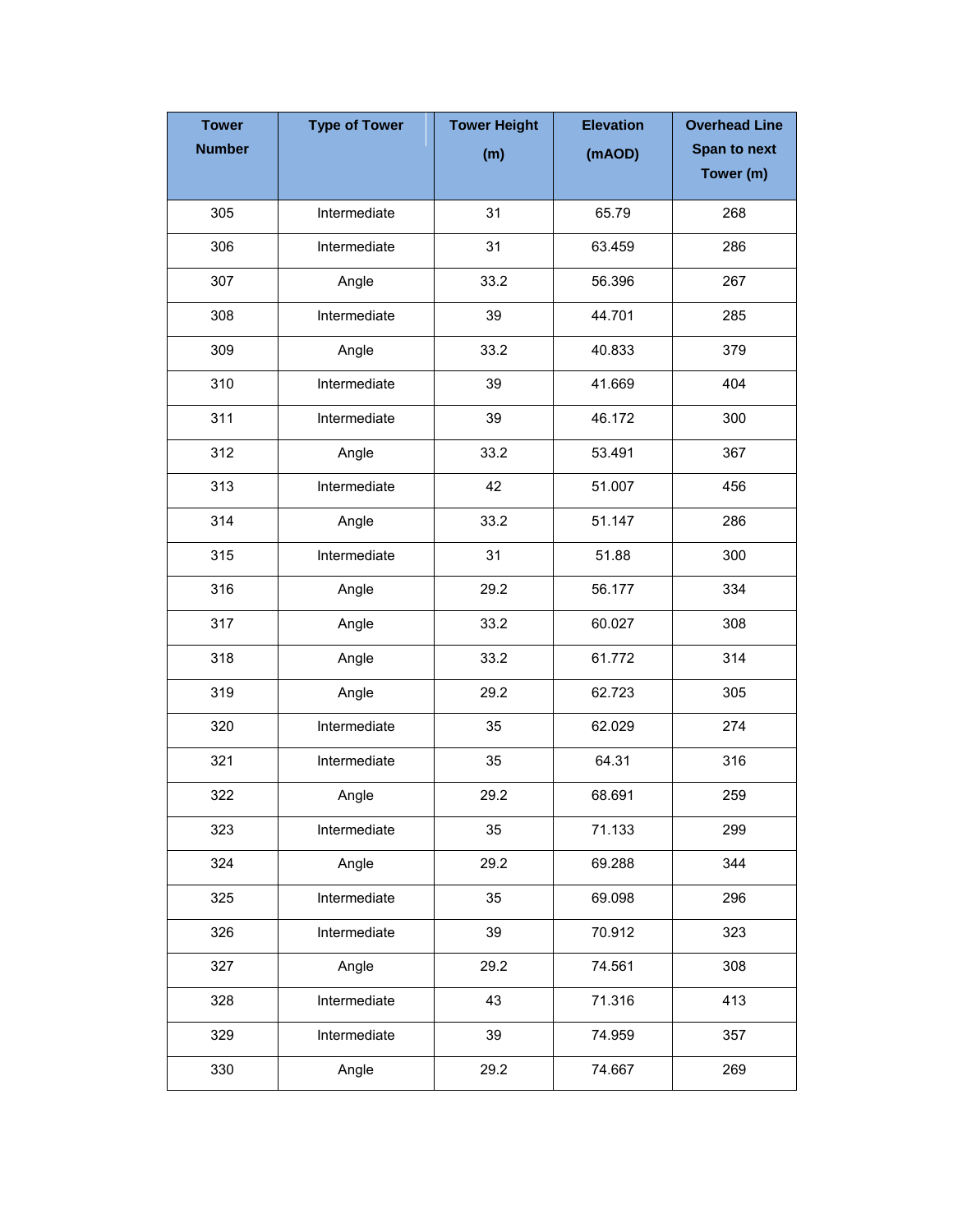| <b>Tower</b>  | <b>Type of Tower</b> | <b>Tower Height</b> | <b>Elevation</b> | <b>Overhead Line</b> |
|---------------|----------------------|---------------------|------------------|----------------------|
| <b>Number</b> |                      | (m)                 | (mAOD)           | <b>Span to next</b>  |
|               |                      |                     |                  | Tower (m)            |
| 331           | Intermediate         | 35                  | 73.839           | 397                  |
| 332           | Intermediate         | 39                  | 73.104           | 344                  |
| 333           | Intermediate         | 33                  | 74.542           | 207                  |
| 334           | Angle                | 30.2                | 77.772           | 400                  |
| 335           | Intermediate         | 43                  | 74.498           | 471                  |
| 336           | Angle                | 36.2                | 71.7             | 275                  |
| 337           | Intermediate         | 37                  | 72.007           | 224                  |
| 338           | Intermediate         | 35                  | 70.994           | 326                  |
| 339           | Intermediate         | 36                  | 67.575           | 368                  |
| 340           | Intermediate         | 36                  | 66.275           | 355                  |
| 341           | Angle                | 33.2                | 63.57            | 347                  |
| 342           | Angle                | 34.2                | 61.32            | 424                  |
| 343           | Intermediate         | 43                  | 59.292           | 422                  |
| 344           | Intermediate         | 35                  | 61.066           | 398                  |
| 345           | Intermediate         | 39                  | 58.806           | 297                  |
| 346           | Angle                | 33.2                | 59.666           | 390                  |
| 347           | Intermediate         | 39                  | 55.937           | 337                  |
| 348           | Intermediate         | 39                  | 56.638           | 367                  |
| 349           | Intermediate         | 40                  | 55.807           | 395                  |
| 350           | Intermediate         | 43                  | 55.234           | 399                  |
| 351           | Intermediate         | 35                  | 56.314           | 326                  |
| 352           | Angle                | 29.2                | 57.684           | 212                  |
| 353           | Intermediate         | 31                  | 57.888           | 290                  |
| 354           | Angle                | 33.2                | 59.884           | 232                  |
| 355           | Intermediate         | 35                  | 58.216           | 287                  |
| 356           | Intermediate         | 35                  | 57.432           | 280                  |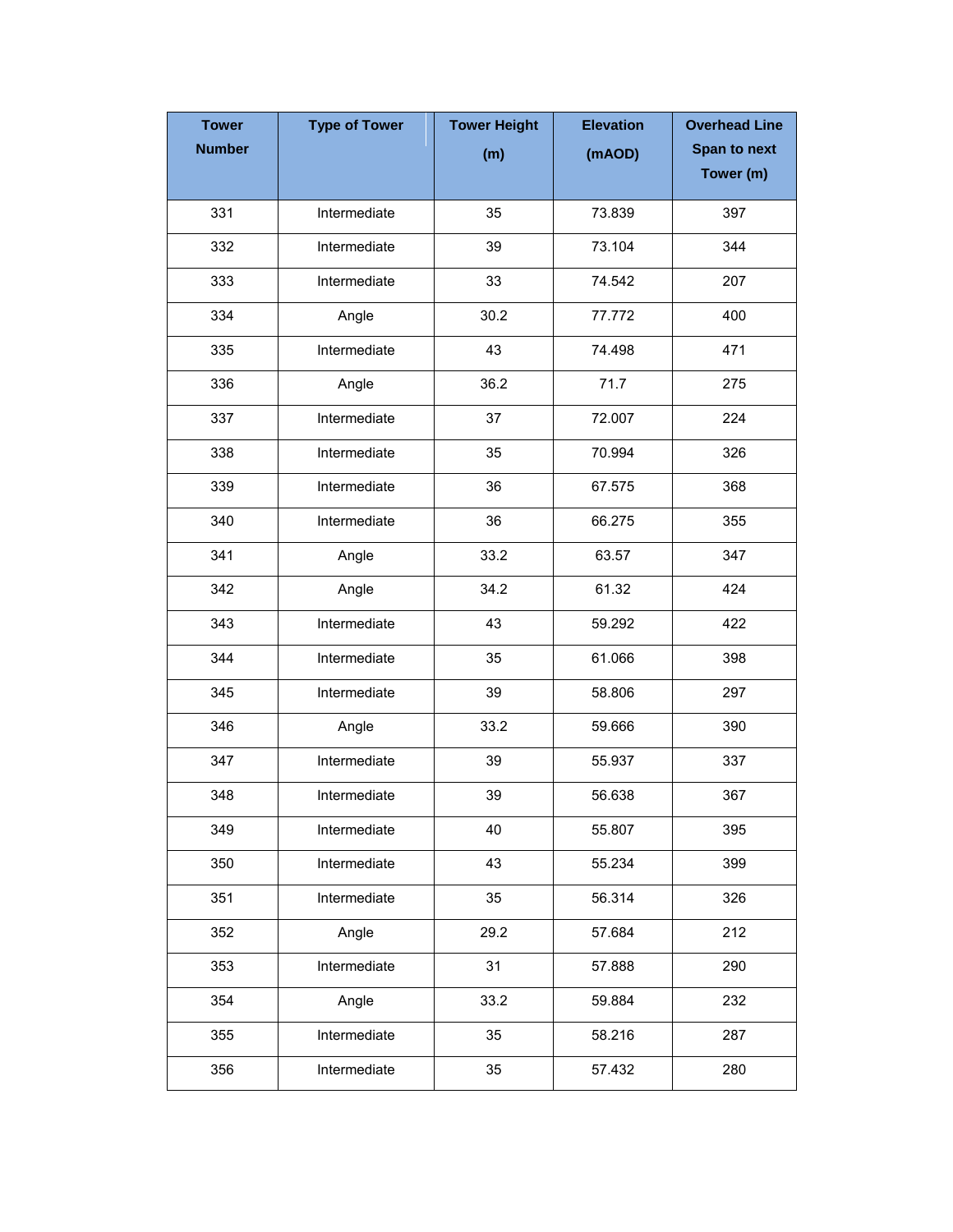| <b>Tower</b>  | <b>Type of Tower</b> | <b>Tower Height</b> | <b>Elevation</b> | <b>Overhead Line</b> |
|---------------|----------------------|---------------------|------------------|----------------------|
| <b>Number</b> |                      | (m)                 | (mAOD)           | <b>Span to next</b>  |
|               |                      |                     |                  | Tower (m)            |
| 357           | Angle                | 33.2                | 60.255           | 405                  |
| 358           | Intermediate         | 39                  | 56.035           | 425                  |
| 359           | Angle                | 36.2                | 60.124           | 190                  |
| 360           | Intermediate         | 35                  | 62.726           | 318                  |
| 361           | Intermediate         | 31                  | 65.143           | 226                  |
| 362           | Angle                | 29.2                | 63.684           | 211                  |
| 363           | Intermediate         | 35                  | 62.996           | 335                  |
| 364           | Intermediate         | 35                  | 61.482           | 258                  |
| 365           | Intermediate         | 31                  | 62.683           | 274                  |
| 366           | Angle                | 29.2                | 63.914           | 342                  |
| 367           | Intermediate         | 35                  | 66.195           | 345                  |
| 368           | Intermediate         | 31                  | 68.532           | 330                  |
| 369           | Angle                | 33.2                | 66.003           | 350                  |
| 370           | Intermediate         | 35                  | 71.156           | 367                  |
| 371           | Angle                | 29.2                | 69.696           | 340                  |
| 372           | Intermediate         | 35                  | 70.654           | 335                  |
| 373           | Angle                | 29.2                | 75.664           | 262                  |
| 374           | Intermediate         | 31                  | 76.94            | 283                  |
| 375           | Angle                | 29.2                | 73.054           | 242                  |
| 376           | Intermediate         | 32                  | 70.853           | 388                  |
| 377           | Intermediate         | 32                  | 74.452           | 297                  |
| 378           | Intermediate         | 31                  | 75.321           | 355                  |
| 379           | Intermediate         | 35                  | 73.006           | 193                  |
| 380           | Angle                | 33.2                | 74.505           | 351                  |
| 381           | Intermediate         | 35                  | 80.242           | 416                  |
| 382           | Intermediate         | 37                  | 71.914           | 330                  |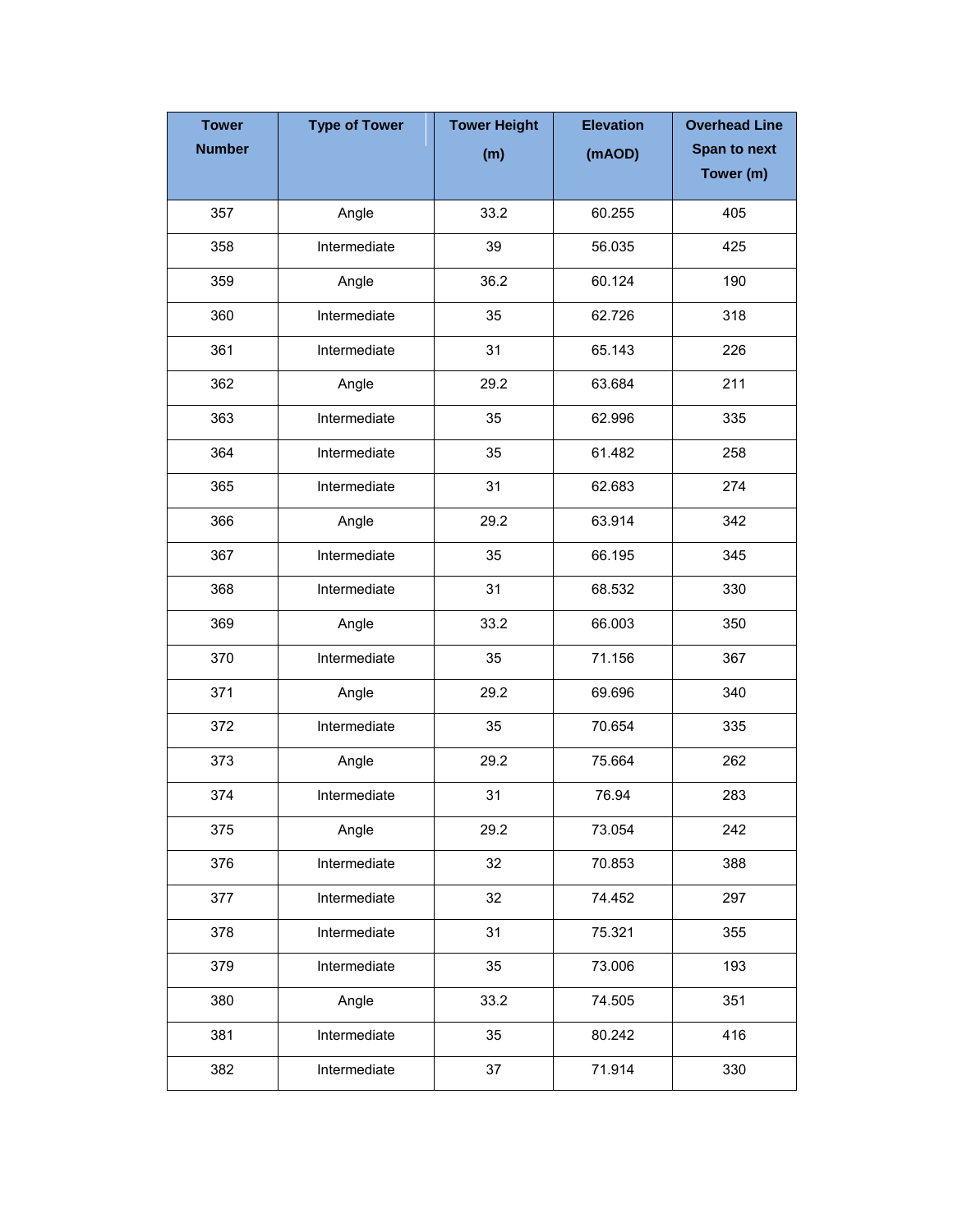| <b>Tower</b><br><b>Number</b> | <b>Type of Tower</b> | <b>Tower Height</b><br>(m) | <b>Elevation</b><br>(mAOD) | <b>Overhead Line</b><br>Span to next |
|-------------------------------|----------------------|----------------------------|----------------------------|--------------------------------------|
|                               |                      |                            |                            | Tower (m)                            |
| 383                           | Intermediate         | 39                         | 73.072                     | 396                                  |
| 384                           | Intermediate         | 35                         | 73.718                     | 265                                  |
| 385                           | Intermediate         | 31                         | 77.033                     | 353                                  |
| 386                           | Intermediate         | 35                         | 73.655                     | 230                                  |
| 387                           | Intermediate         | 39                         | 75.11                      | 412                                  |
| 388                           | Intermediate         | 38                         | 84.342                     | 415                                  |
| 389                           | Intermediate         | 39                         | 78.974                     | 335                                  |
| 390                           | Intermediate         | 43                         | 76.391                     | 297                                  |
| 391                           | Intermediate         | 43                         | 76.878                     | 354                                  |
| 392                           | Angle                | 29.2                       | 83.285                     | 248                                  |
| 393                           | Intermediate         | 31                         | 88.5                       | 281                                  |
| 394                           | Intermediate         | 31                         | 89.979                     | 362                                  |
| 395                           | Intermediate         | 39                         | 98.195                     | 366                                  |
| 396                           | Intermediate         | 31                         | 121.979                    | 249                                  |
| 397                           | Intermediate         | 31                         | 127.16                     | 278                                  |
| 398                           | Intermediate         | 35                         | 122.316                    | 413                                  |
| 399                           | Intermediate         | 43                         | 124.903                    | 376                                  |
| 400                           | Intermediate         | 39                         | 132.238                    | 322                                  |
| 401                           | Angle                | 35.2                       | 131.098                    | 278                                  |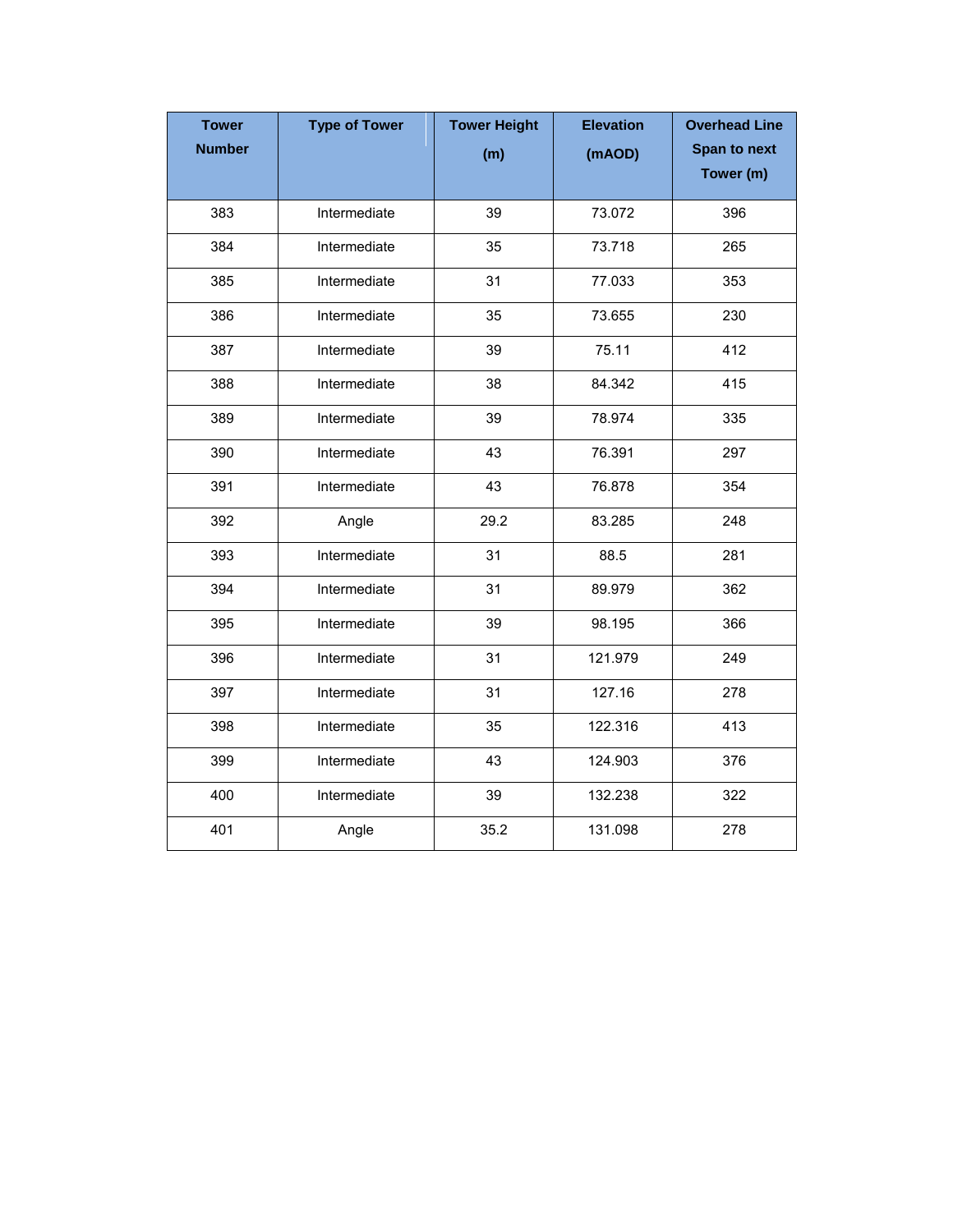| <b>Existing</b><br><b>Tower</b><br><b>Number</b> | <b>Existing Type of</b><br><b>Tower</b> | <b>Existing</b><br><b>Tower Height</b><br>(m) | <b>Elevation</b><br>(mAOD) | <b>Overhead Line</b><br><b>Span to next</b><br>Tower (m) |
|--------------------------------------------------|-----------------------------------------|-----------------------------------------------|----------------------------|----------------------------------------------------------|
| 402                                              | Double Circuit                          | 52.5                                          | 138.208                    | 312                                                      |
| 403                                              | Double Circuit                          | 60.8                                          | 125.942                    | 420                                                      |
| 404                                              | Double Circuit                          | 60.8                                          | 114.371                    | 388                                                      |
| 405                                              | Double Circuit                          | 56.8                                          | 114.100                    | 352                                                      |
| 406                                              | Double Circuit                          | 56.8                                          | 119.499                    | 342                                                      |
| 407                                              | Double Circuit                          | 56.8                                          | 108.142                    | 340                                                      |
| 408                                              | Double Circuit                          | 57.8                                          | 101.279                    | 372                                                      |
| 409                                              | Double Circuit                          | 56.8                                          | 100.638                    | 254                                                      |
| 410                                              | Double Circuit                          | 52.5                                          | 97.523                     | 68m to substation                                        |

#### **Table 3: Tower Heights for the Existing Oldstreet to Woodland Line**

## **Table 4: Poleset Heights for 110 kV Modifications**

| <b>Structure</b><br><b>Number</b> | <b>Structure Type</b>   | <b>Existing</b> | <b>New</b><br><b>Structure</b><br><b>Height above</b><br>ground (m) | <b>Elevation</b><br>(mAOD) | <b>Overhead Line</b><br>Span to next<br>Structure (m) |
|-----------------------------------|-------------------------|-----------------|---------------------------------------------------------------------|----------------------------|-------------------------------------------------------|
| Lisdrum - Louth 110 kV Line       |                         |                 |                                                                     |                            |                                                       |
| 55                                | <b>Existing Poleset</b> | 18.7            | N/A                                                                 | 124.431                    | 141                                                   |
| 55a                               | New Poleset             | N/A             | 15.7                                                                | 130.490                    | 115                                                   |
| 56                                | New Poleset             | 17.7            | 11.7                                                                | 137.821                    | 95                                                    |
| 56a                               | New Poleset             | N/A             | 13.7                                                                | 132.615                    | 145                                                   |
| 57                                | <b>Existing Poleset</b> | 19.7            | N/A                                                                 | 124.461                    | 246                                                   |
| Louth - Rathrussan 110 kV Line    |                         |                 |                                                                     |                            |                                                       |
| 99                                | <b>Existing Tower</b>   | 19.6            | N/A                                                                 | 145.361                    | 273                                                   |
| 100                               | New Poleset             | 19.7            | 18.7                                                                | 143.961                    | 210                                                   |
| 101                               | New Poleset             | 19.6            | 18.7                                                                | 142.849                    | 239                                                   |